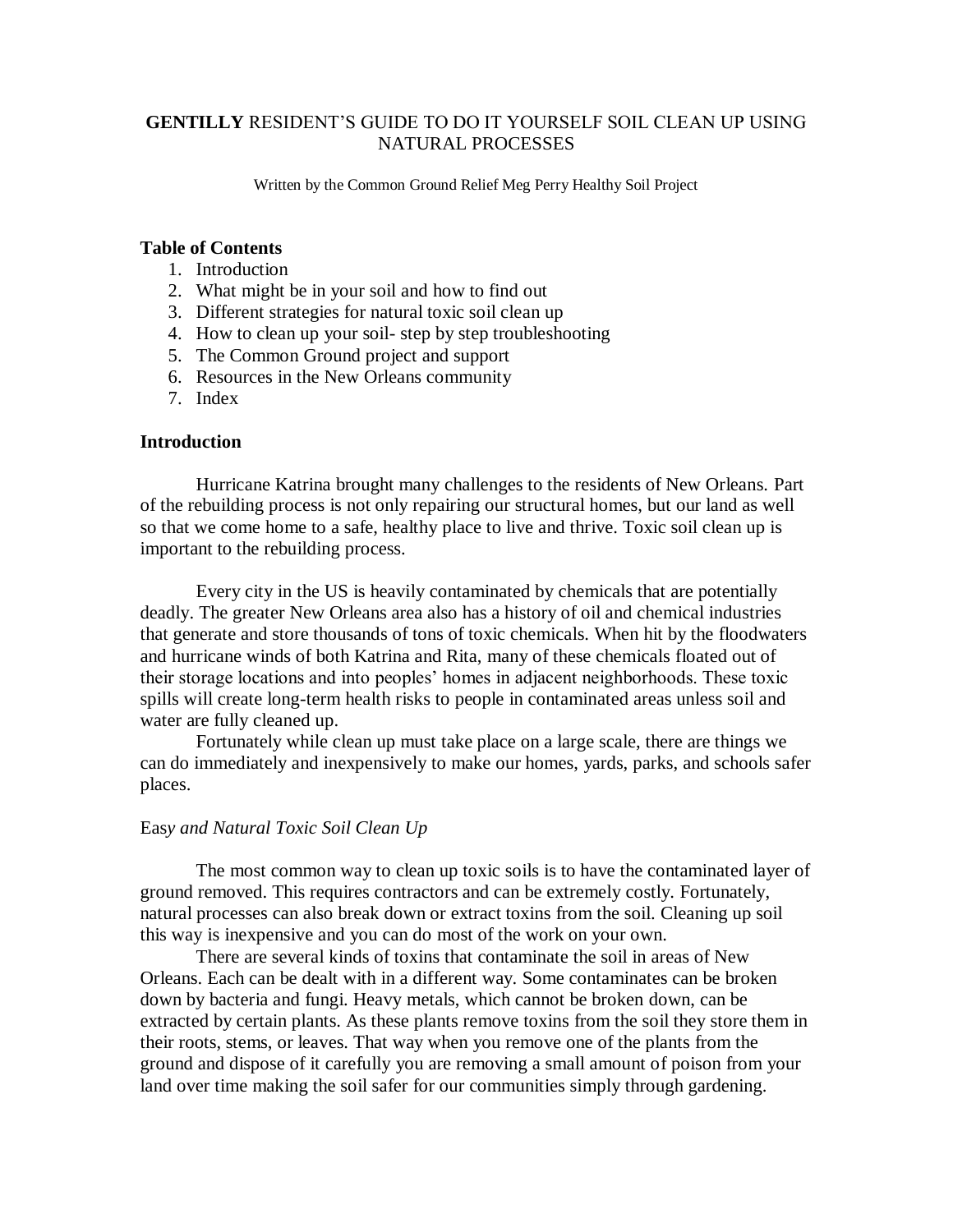The Common Ground team is pleased to support interested residents with the information, resources, advice, materials, training, and in some cases even start-up labor, so that we can together use these natural processes to make New Orleans safe.

### **Soils**

### *What might be in your soils*

The sediment deposited by flood waters contains unsafe levels of certain contaminants: arsenic, diesel fuel and other petrochemicals, heavy metals, phthalates (chemicals used to soften plastics), polyaromatic hydrocarbons (PAHs), and pesticides.

While all flooded areas have high contamination levels, many areas in particular have reasons for concern. These include the Gert Town area surrounding the Thompson-Hayward Chemical Reformulation Plant, the Agricultural Street Landfill area, and the area affected by the Murphy Oil Refinery in St. Bernard Parish. Other areas of concern include New Orleans East and the ward (near golf course). In order to create a healthy environment, it is important to know where these toxins came from, and how they will affect you.

**Arsenic** levels in New Orleans were high before the storm, with a Louisiana background acceptable level much higher than the EPA acceptable level. A lot of the arsenic came from uses of chemicals in households- herbicides, insecticides (historically used in cotton production), pesticides, and even some fertilizers people apply to supposedly improve the health of their soil. It is a concerning heavy metal that can increase risk of cancer, cause damage to the brain and nervous system, and cause harm to the reproductive system and genetic material.

**Lead** contamination was high in New Orleans even before Katrina from the historic use of lead paint, leaded gasoline, and emissions from garbage incinerators. These spread during the flooding as well as new sources of lead from flooded car batteries. Lead may cause damage to the brain and nervous system, cause reproductive problems, and developmental disorders. Lead poisoning symptoms include a decline in intellectual ability. Lead exposure is particularly dangerous for children!

**Petrochemical** contamination includes diesel fuel, crude oil, and compounds from petroleum production. These contaminants come from oil spills and the flooding of cars and underground fuel storage tanks. The Murphy Oil refinery released 1.05 million gallons of crude oil during Katrina, a spill larger than that of Exxon Valdez in Alaska. Various canals and 1800 homes in an area of 1 square mile were affected. Exposure to crude oil can cause skin problems if the sediment gets on bare or broken skin. Short contact with crude oil for short periods may cause respiratory infections, itchy, red, sore, peeling skin and increases with sun exposure. One of the dangers of petrochemicals is the existence of PAHs and Organo Chlorines.

**Polycyclic aromatic hydrocarbons (PAHs)** which are serious compounds also present in other sources. High levels of PAHs can increase risk of cancer, cause reproductive problems and organ damage. PAHs in New Orleans come from soot and petroleum,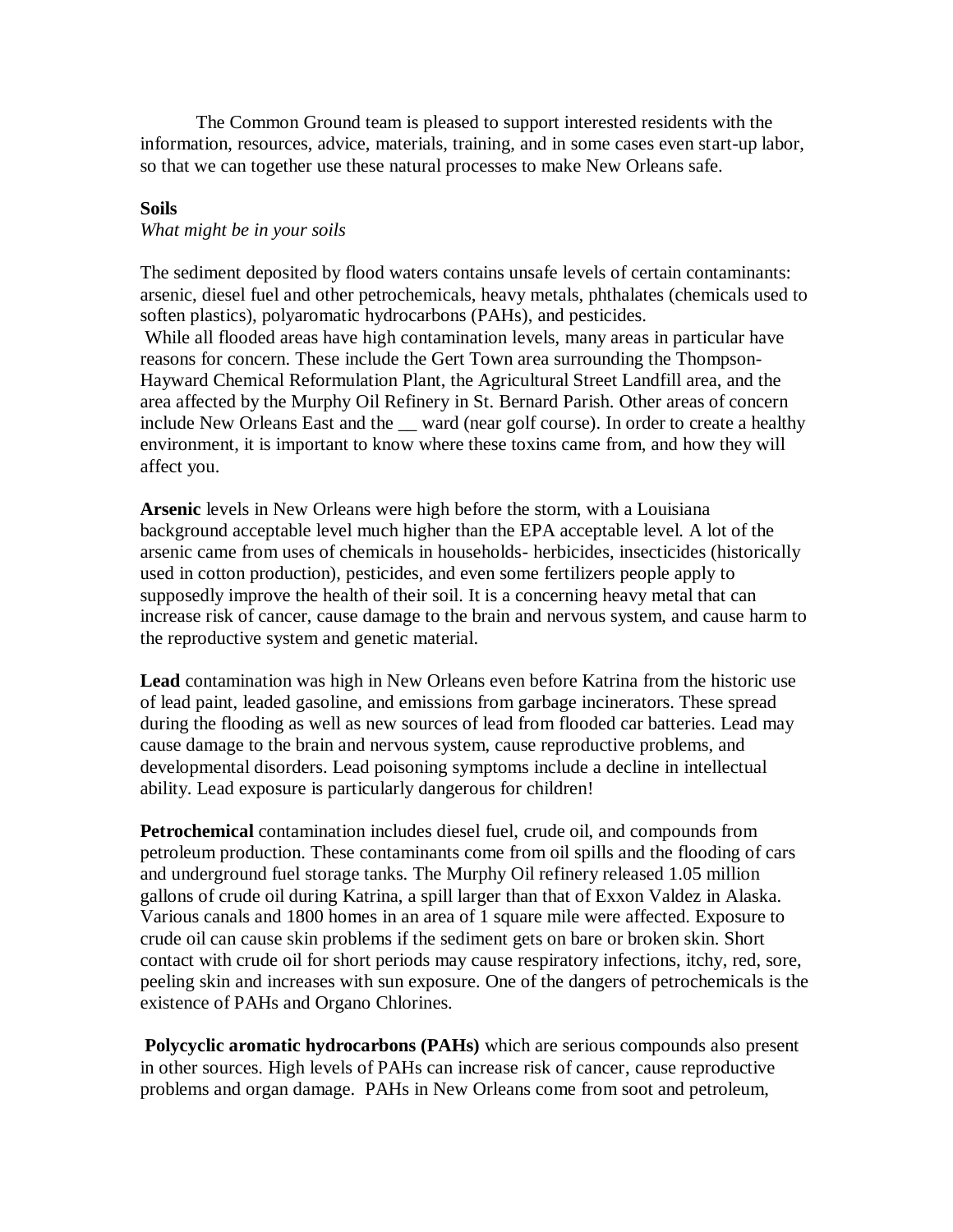pesticides, and the burning of garbage at landfills, such as the now-closed Agriculture Street Landfill. The Agriculture Street Landfill was partially removed from the Superfund site list after being capped with clay in 1997- 2002. When it became a superfund site a main concern was the carconogenic polynuclear aromatic hydrocarbons (cPAHs), lead, and arsenic. It is not known how the flood disturbed the site.

**Persistent Organic Pollutants (POPs)** include pesticides and herbicides such as DDT, aldrin, dieldrin, and toxophene. These chemicals degrade very slowly, stick to soil, and can travel long distances attached to dust particles. They can enter the bloodstream through breathing contaminated air or toughing contaminated soil and can take weeks to years to exit the body. Exposure to small amounts over a long time can result in a build up of the toxins on the body. Exposure to moderate amounts over time causes headaches, dizziness, irritability, vomiting, uncontrollable bowel movements, and autoimmune diseases. Due to the flooding of the Thompson Haywood Pesticide Chemical Company site in Gert Town, EPA testing following Katrina revealed high levels of banned Persistent Organic Pollutants (POPs) in the community.

### Other Heavy Metals:

**Chromium** contamination may come from steel, leather, and textile industry as well as coal combustion and waste disposal. Too much chromium can causes skin rashes, nose irritations, upset stomachs and ulcers, respiratory problems, weakened immune system, kidney and liver damage, alteration of genetic material, lung cancer or death.

**Cadmium** ends up in the soil from mining of zinc, lead, and copper. Manufacturing, waste combustion, and burning fossil fuels also contribute. Cadmium strongly binds to organic matter in soil making earthworms and microorganisms susceptive to poisoning.

### *How to find out- soil testing and available maps Soil Testing*

The most exact way to learn about which toxins are in your soil is to collect some soil from your land, using a special test kit, and have it tested at a testing center. The results, when you receive them, will tell you how much of each toxin you tested were in your soil sample.

Easy to use test kits are available from Louisiana State University Agriculture Centers, or at Common Ground's distribution center at the corner of Pauline St. and N. Claiborne in the 9<sup>th</sup> Ward or 1700 Deslone in the Lower 9<sup>th</sup> Ward. The free kits include a small box with directions to follow. The box should be filled up with soil scraped from the surface using a plastic spoon from a sealed package and non-powdered latex gloves. You can choose to have samples from different areas in your plot analyzed separately at a larger cost or collect soil from different areas in the same box. Fill out the form with the kit. Under desired analysis we recommend testing for the AgCenter Routine, Oil, and the second metal category (Zinc, Arsenic, Cadmium, Lead). For each box this will cost \$15.

While the Agriculture Center will tell you about important metal levels such as lead and arsenic, it does not test for other chemicals of concern. If you would like extensive tests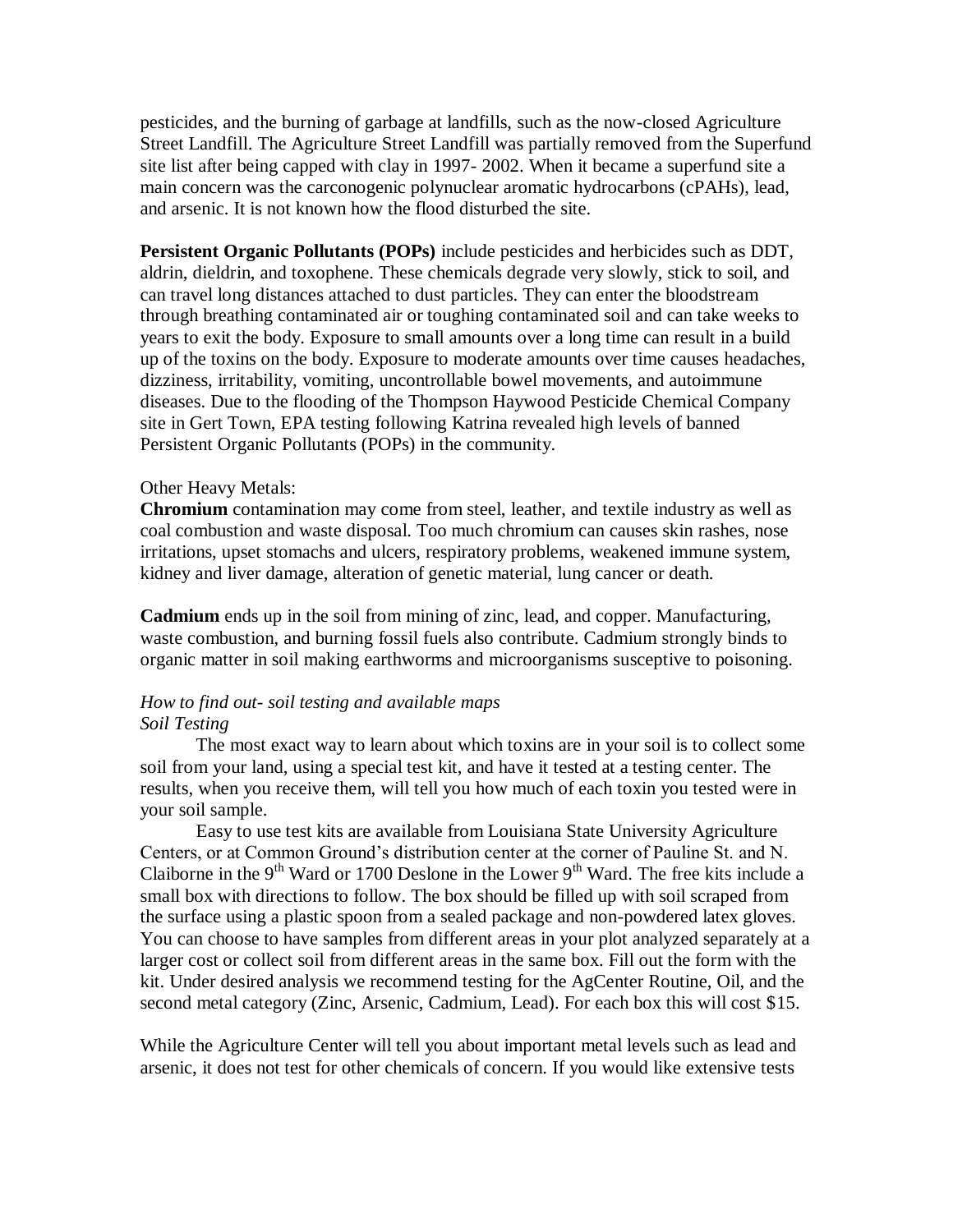at greater costs, contact a private company such as those listed in the resources section of this booklet.

#### *Maps and Resources*

Another option is to use tests that have already been done all over the New Orleans area by various groups including the Environmental Protection Agency, the Louisiana Bucket Brigade, and the Natural Resource Defense Council. These tests have been mapped so that you can access the data and look at what chemicals have been found in your area. We recommend that you use this booklet and treat your soil based on these groups' information about specific toxins in your area. We have included a map of \_\_\_\_ in this booklet. More data is available at:

[www.deq.louisiana.gov,](http://www.deq.louisiana.gov/) click the "News" icon, scroll to "Hurricane Information", and click "Sediment sampling maps". From here, find your zip code and click to find out about specific concerns for your neighborhood.

Natural Resources Defense Council: <http://www.nrdc.org/legislation/katrina/katrinainx.asp>

Louisiana Bucket Brigade: <http://www.labucketbrigade.org/katrina/index.shtml>

### *How To Read Your Results*

The soil tests that you receive will give you only numbers and it will be up to you to interpret these results. You can use the charts in the index of this booklet to compare your results to the standards set by various agencies. Any value above the numbers given, usually in parts per million, are considered unsafe. We recommend using the Canadian Agriculture standards, which regulate what levels of toxins in the soil are safe to grow food on. The Louisiana RECAP standards are what the government is using to determine which areas must be cleaned up in order for residents to return. We believe these threshold levels to be too high for residents' safety.

### **Strategies for Cleaning up Your Soil**

*Plants (Phytoremediation)*

Plants are one of the main ways to remove toxins from your yard and to improve soil heath. All plants naturally absorb nutrients from the soil and store them in their roots, shoots, and/or leaves. Some absorb toxins in significant amounts- these are called hyperaccumulators and are most useful in restoring your soil. Certain plants absorb certain toxins. When you know what's in your soil you can start to plant according to what you want to remove. Listed below is a planting guide and how to plant most successfully is explained in a step-by-step guide later in this handbook. Because these plants are absorbing toxic substances, throw them in the garbage or treat as toxic waste when they are full-grown. Do not eat plants used to treat soil!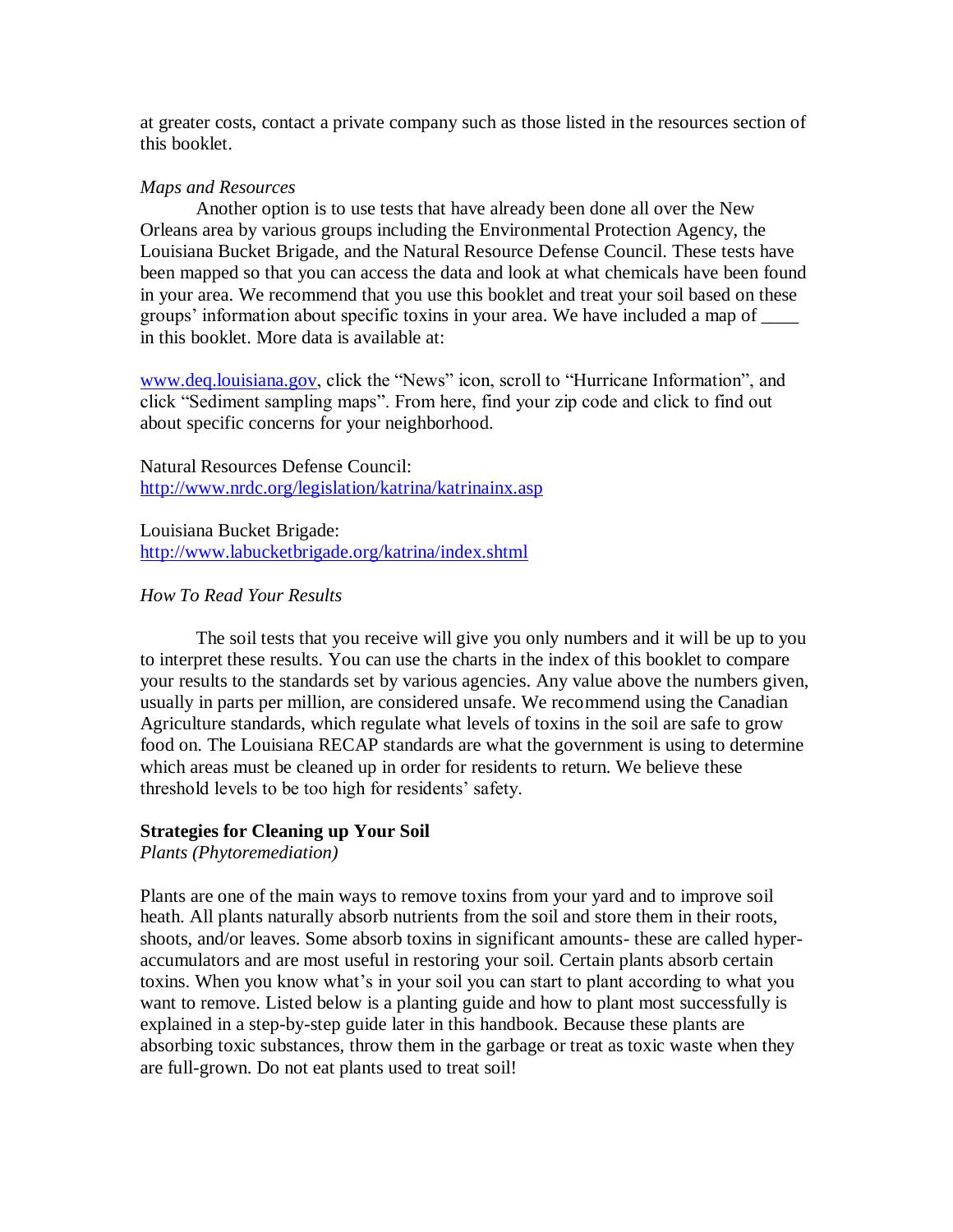Some of the best hyper-accumulators are sunflowers and Indian mustard greens. Sunflowers extract lead but do not store any in their seeds so they are safe to eat! This is rare. Indian mustard removes both lead and arsenic in different conditions. If Indian mustard (Brassica juncea) specifically isn't available, any mustard greens are another option. A chart of what plants to use is below, with the most effective plants listed first for each poison.

| Lead                    | Sunflower, Indian Mustard, Peas, Asiatic<br>dayflower |  |
|-------------------------|-------------------------------------------------------|--|
| Arsenic                 | Indian Mustard, Brake Fern, Lambsquatters             |  |
| Chromim                 | Indian Mustard, Spinach, Carrots                      |  |
| Selenium                | <b>Indian Mustard</b>                                 |  |
| Cadmium                 | Radish, Indian Mustard, Pea, Corn,                    |  |
|                         | Spinach, Carrot                                       |  |
| Nickel                  | Indian Mustard, Spinach, Carrot                       |  |
| Zinc                    | Indian Mustard, Spinach, Carrot                       |  |
| Copper, Manganese, Iron | Spinach, Carrot                                       |  |

## **Plants that take in Heavy Metals**

### *Mushrooms and Fungi (Mycoremediation)*

Mushrooms are decomposers, meaning that they break down dead things in the environment. In the same way that mushrooms decompose they break down petrochemicals and pesticides into non-toxic substances. Certain toxins are broken down better by certain mushrooms. The Oyster mushroom is particularly useful for the toxins we are trying to get out of the soils of New Orleans. By growing the mycelia (the underground part of the mushroom) in a sterile environment we can produce a great deal of mushrooms and grow them on a bed of woodchips. The enzymes that the mushrooms produce break down the toxins we are targeting.

## *Bacteria Compost Tea*

Compost Tea is a water based brew made of millions of air loving microorganisms which can be applied to soils, plants and flood sediment to boost the bacterial health of those areas and begin to detoxify the soil. By adding naturally occurring bacteria into the soil we can jump start the natural process of breaking down toxins. Compost tea can be especially effective in breaking down petrochemicals. It is also an important first step in preparing toxic sites for growing plants that will take up some of the city's most abundant heavy metals.

Compost tea is easy! It's made from worm castings, dechlorinated water, molasses and air. Compost tea kits can be found at Common Ground's Pauline Street Distribution Center for check-out. A complete how-to booklet is included in the kit. Please call Kathryn at 406-431-8337 for more information about our compost tea lending program or for further details on how to set up a brewing station of your own.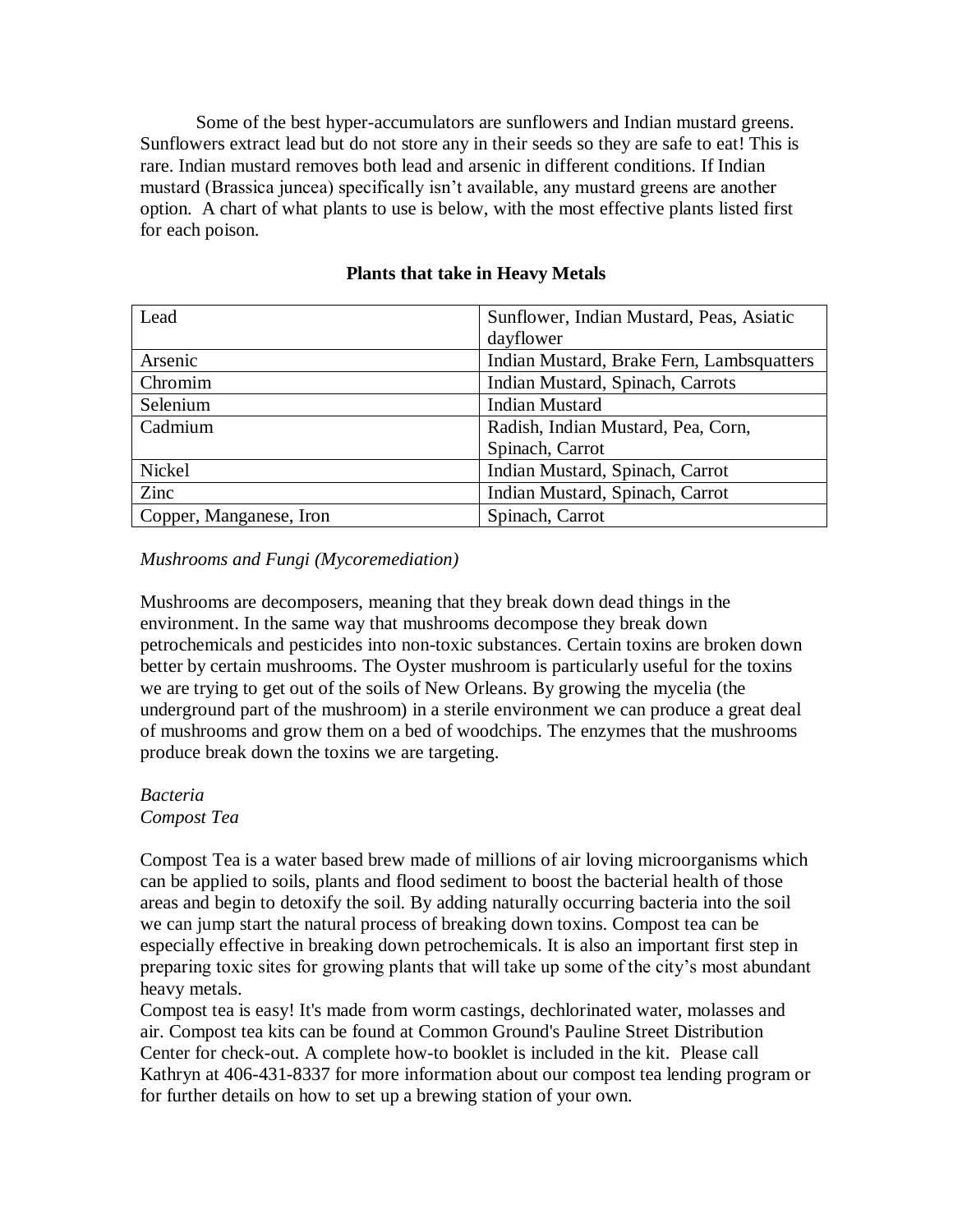## E*fficient Microbes and Mold*

"EM", a liquid containing helpful bacteria, is being used for mold abatement and remediation in many Common Ground house-gutting projects. When EM is sprayed in an untouched moldy house and left for a day the house becomes much safer and cleaner for crews to enter. EM has been found to be an effective remedy when sprayed on a house gutted and scrubbed (cleaned with a brush and frequently changed solution of vinegar and borax water) or gutted and pressure washed. This group of bacteria kills and prevents further mold growth. While bleach also kills mold it has been shown to be less effective at keeping the mold from growing back over time.

For more information about Common Ground's EM project, contact Carolina at (360) 223-0929 or [Loulou@riseup.net.](mailto:Loulou@riseup.net) EM can be ordered at emdisasterrelief.net

# **Step by Step Clean Up**

*To begin toxic-soil clean up: \*Places to find supplies are listed in the index of this booklet\**

### Step1: Soil test and evaluation

Use test results or already existing data to determine which toxins you wish to treat for. Treat chemicals with the highest toxicity or for those that you have the resources to treat most immediately.

### Step 2: soil preparation

If the soil is dead or compacted begin by aerating the soil. When there is air in the soil beneficial bacteria (and other beneficial organisms like worms) can thrive and plants can grow. This can be done by piercing the soil with a garden fork or shovel but don't turn the soil because this may bring toxic substances to the surface. If grass or other plants are already flourishing you may not need to aerate the soil. Wear at least a paper respirator when working in the soil as lead dust is common in many New Orleans neighborhoods. Then spray compost tea to increase the amount of beneficial bacteria.

# Step 3: Treating for Toxins

# *Treating for high levels of heavy metals like lead and arsenic*

Rotation of processes: Different soil conditions are needed for the removal of metals such as lead (cationic metals) and metals such as arsenic (anionic metals)- that is, they cannot both be removed at once. Soil must be acidic (low pH) for removal of lead and other cationic metals to work well. Soil must be basic (high pH) for removal of arsenic and anionic metals to occur. This means that if you have both lead and arsenic in your soil, you will need to remove the toxins in several steps, rotating between acidic soil conditions and basic conditions to remove both toxins from your soil.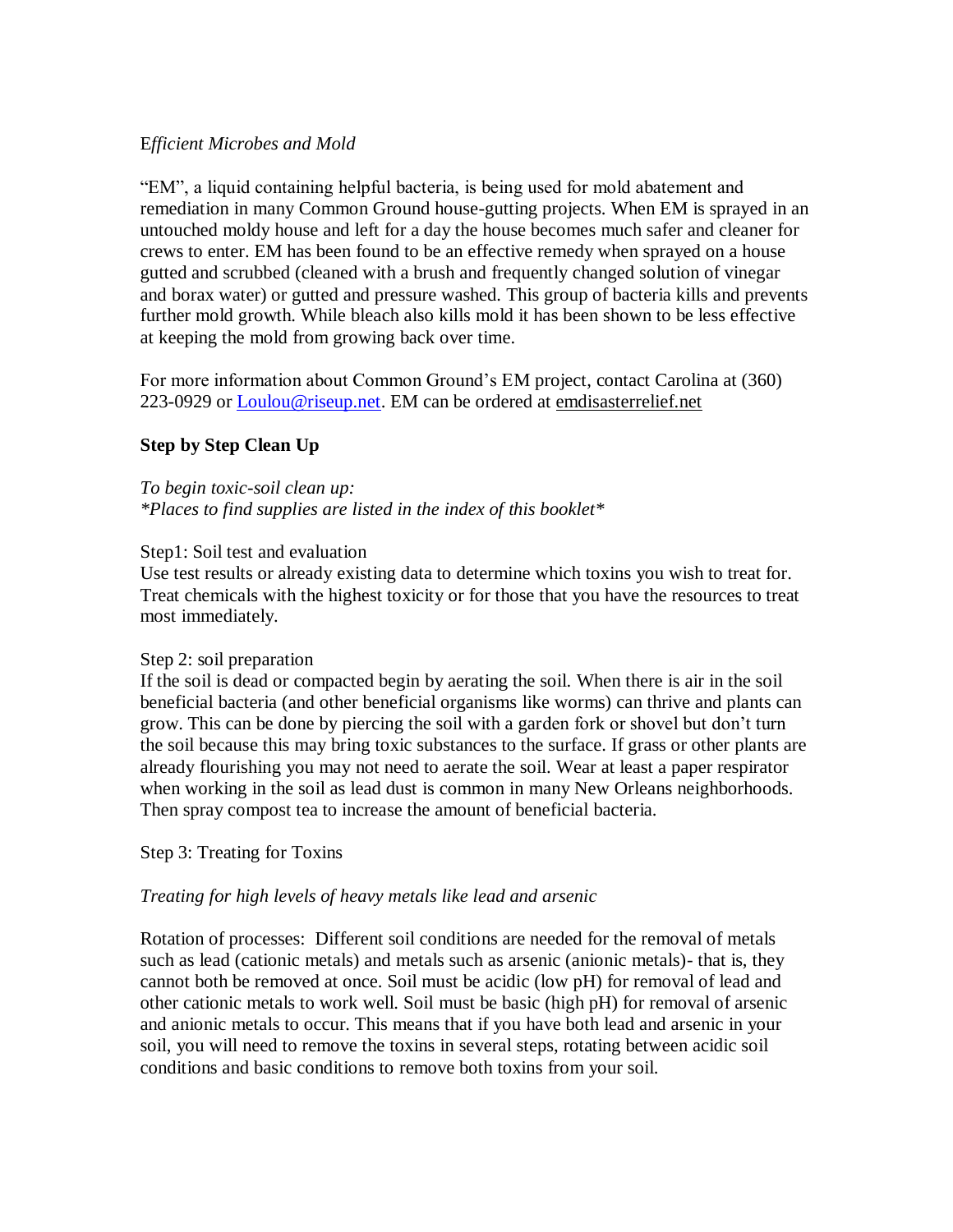-For Lead, Antimony, Barium, Cadmium, Copper, Mercury, Thallium, Zinc (cationic metals)

When trying to extract this group of heavy metals lower the amount of acid in the soilit's pH level- by adding coffee grounds, organic sulfur or pine needles. The best plants to use are Indian mustard and sunflowers. Indian mustard will also uptake selenium, sulfur, nickel, zinc and copper. Plant seeds as directed, covering your lawn, water and tend normally. When plants are grown spray compost tea around each plant a week before harvesting because this makes metals available to be absorbed by plants. Harvest and carefully discard in plastic bags that will go to the dump or be treated as toxic waste. Do not eat the mustard greens!

### -For Arsenic and Chromium (anionic metals)

These two metals must be removed in more basic conditions (higher pH) using thinly spread Phosphorous in some organic form such as bat guano or agricultural lime. Distribute Indian mustard seeds to uptake toxins. With the resources mushrooms are applied in this step.

Because these metals are best extracted in opposite conditions when both are present start first with the metals that are most highly concentrated. If both arsenic and lead are present, with higher concentrations of lead, for example, lower the pH and plant lots of sunflowers and Indian mustard to absorb lead. When these plants are fully grown harvest and throw them away. The next crop of Indian mustard should be in beds of high pH to treat for arsenic. Raising the pH to extract arsenic will also help immobilize lead.

### *Treating soils for fuels and oils*

Be sure to follow steps 1 and 2. Application of aerated compost tea is particularly important. Aeration is the best first step for breaking down large amounts of fuels because it encourages the growth of beneficial bacteria that will multiply and speed up this process.

Step 3: If you have the resources, apply fungi such as oyster mushrooms to break down fuels. Spreading compost (see "general tips for gardening in the city section") will also break down many of the petrochemicals, which are complex organic compounds.

Step 4: Retest soils and continue applications until the toxins have been reduced to safe amounts. It is impossible to predict how long this will take using these methods because of ever-changing soil conditions, however it will probably require many repetitions.

#### *Treating for other dangerous substances*

The soil may also contain toxic levels of industrial and chemical residue. Many of these chemical compounds can cause cancer. But testing for them is expensive and must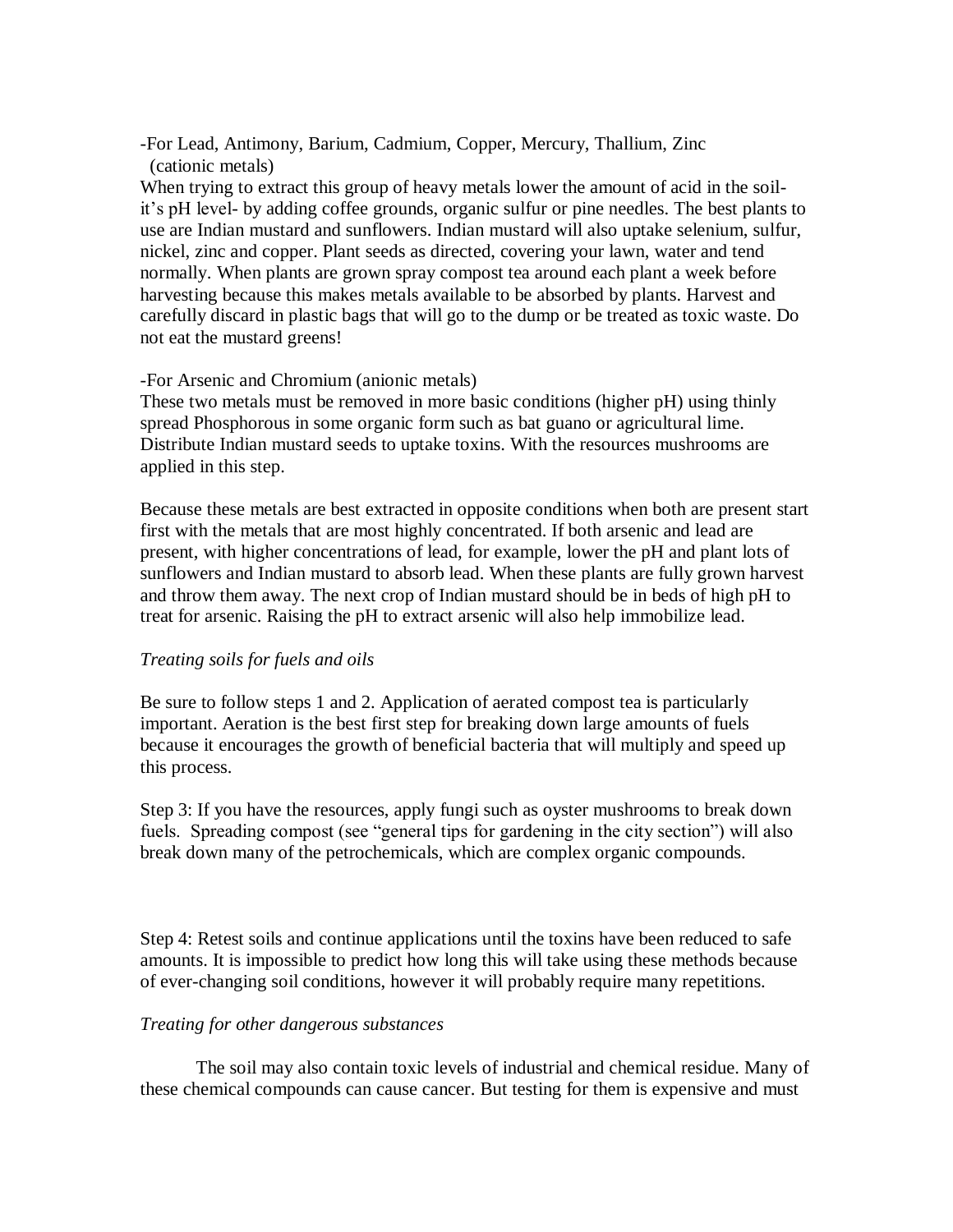be done by a private lab. However, you can use the suggested sources in "maps and resources" sections to look at mapped areas that have already been tested and locate your neighborhood. If you suspect these toxins are in your soil, the following applications can be used to begin to treat your soils. These methods will help, but they will not fully eliminate the health risks these toxins pose.

| Organo Chlorines (persistant pesticides like   Pumpkin, Zuchini, Tall Fescue, Rye, |                                         |  |
|------------------------------------------------------------------------------------|-----------------------------------------|--|
| PCB <sub>s</sub> )                                                                 | Spearmint, Oyster Mushrooms and Turkey  |  |
|                                                                                    | Tail Fungi                              |  |
| <b>DDT</b>                                                                         | Indian Mustard, Pumpkin, and Zuchini    |  |
| PAHs (polycyclic aromatic hydrocarbons)                                            | Fescue, Small Bluestem, Big Bluestem or |  |
|                                                                                    | <b>Indiangrass and Oyster Mushrooms</b> |  |

\*Grasses will cover the whole yard, grow rapidly, and can be cut, removing toxic chemicals and grow again to extract toxins.

# **Tips: General Practices to increase soil health and personal safety**

# *Personal Safety:*

- Avoid direct contact with sediment. Touching sediment with bare hands, getting into your mouth or eyes, or breathing the dust could be hazardous.
- Wear protective clothing, such as Tyvek suits or coveralls, goggles, covers for boots and shoes, gloves, respirators (such as N95 masks). As the soil is toxic, when working in the soil you want to protect your self from direct contact, and breathing in the dust. This protective gear can be purchased at most hardware and home-improvement stores. Some protective gear can be found at distribution centers.
- When you're finished with any work that puts you in contact with sedimenteither indoors or outdoors- immediately discard your Tyvek suit. This is a singleuse item. Do not wear them in your car or bring them home. A respirator, however, can be re-used if the interior is kept clean.
- If you have asthma, other respiratory or cardiac conditions, or immune system conditions, you would be safer staying out of flooded areas, due to mold, particles, and sediment that are in the air.
- Do not bring young children into flooded areas, where they might touch sediment and then put fingers into their mouths.

# *Use of Pesticides and Termaticides*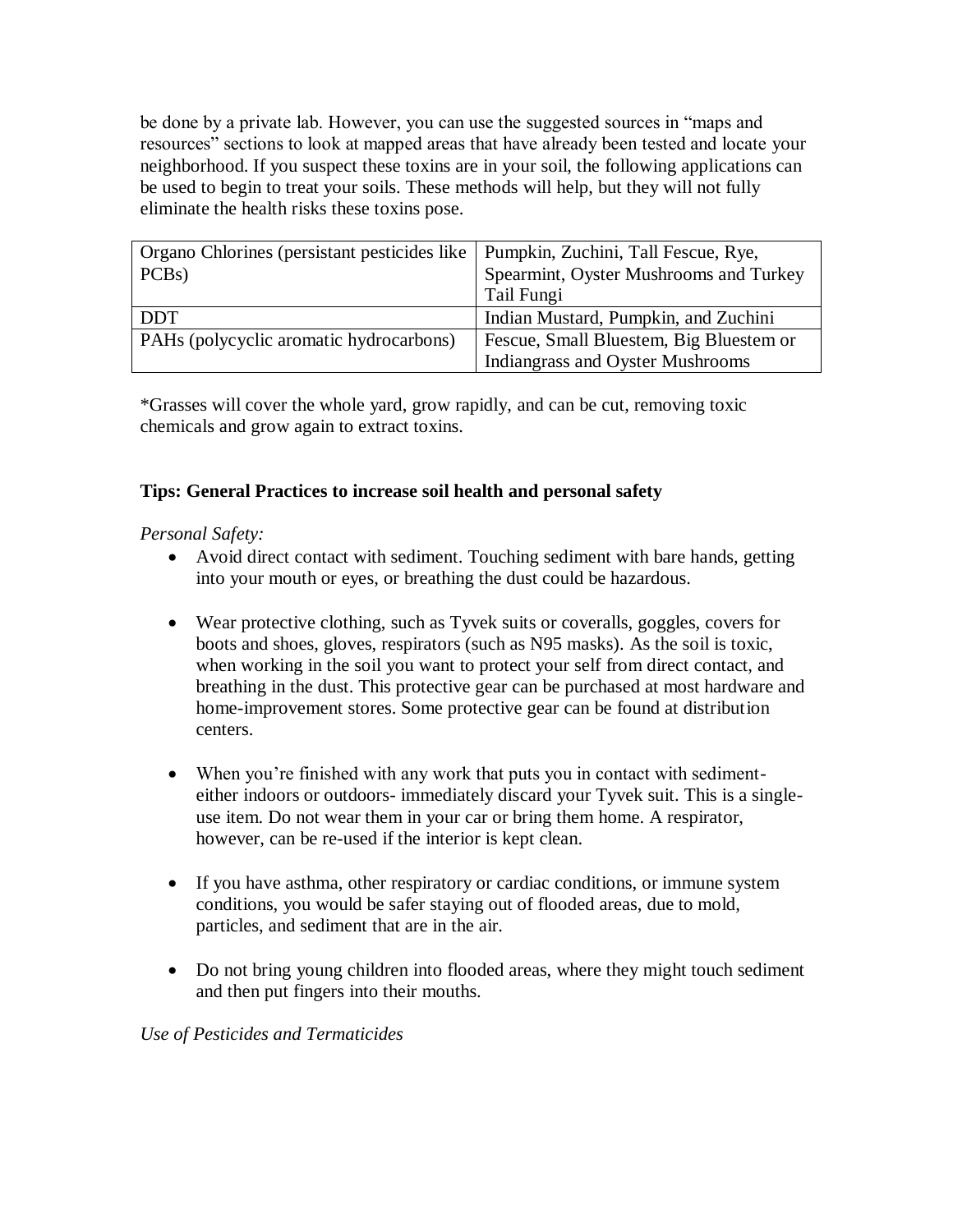Commercial products for killing termites contain arsenic, as does all wood which is treated to prevent termite damage. This is how the majority of the arsenic, which is currently contaminating New Orleans yards, got there, even before the flood.

As you rebuild, you may want to consider buying locally grown wood that has not been artificially treated with termaticides, as locally grown woods are able to resist termites naturally and do not need arsenic treatments. Look in a phone book for local lumber companies and ask to be sure that the wood you are buying is untreated. (Pressure treated wood is a known source of arsenic). To further reduce the risk of termite infestation, also try to build your house so that its wooden parts do not touch the earth or concrete. Do not mulch next to the house or allow plants to grow within three feet of its walls. Keep moisture away from your house as much as possible by running gutter and drip lines far from the walls.

To treat for an infestation you already have, you can use boric acid, diatomaceous earth, and natural pyrethrins, all of which are available from Laughing Buddha Nursery in Metairie. You can also order termite products from Environment Sensitive Pest Control (512-754-7774 or 512-847-0909). To read further about termite-resistant building practices, visit<http://www.greenbuilder.com/sourcebook/termite.html>

### *General Guidelines for healthy gardening in the city:*

There are some basic things you can do to make your soil safer and healthier. One of the most important things is to have a ground cover- something growing on the soil. This will hold down soil reducing dust with toxic particles that people can breath in. Plants also help water to be absorbed into the soil, and are very important during hurricane season. A yard full of weeds is better than nothing growing at all!

Organic gardening practices focus on soil health. They reduce the amount of toxins put into the soil (many of the toxins we see have been put into the soil through fertilizers and pesticides) and naturally increase beneficial bacteria that break down toxins and make environments in which plants can grow. Places where gardens already existed before the storm, such as the Common Ground Garden site, were healthier and able to recover quicker from the effects of Hurricane Katrina. This is why we have been able to grow food on this plot. Some general guidelines for growing in New Orleans are:

1. Make and/or add compost. Compost is broken down organic materials such as food scraps, leaves, straw, sawdust, and manure that become very healthy soil. Not only is compost a good way to keep food and yard waste out of a landfill (where it becomes contaminated), but it also returns nutrients to the soil and improves soil structure, something that is badly needed in much of New Orleans' soil as it is dredged and/or brought in as infill. Putting compost in your soil adds the beneficial bacteria needed to make it healthier. It has been proven that compost breaks down DDT, PCPs, and other PAHs. Compost can easily be made by letting certain foods decompose, or can be bought at stores.

For more information on beginning a compost visit<http://www.howtocompost.org/>For more information about why compost is an important first step in bioremediation visit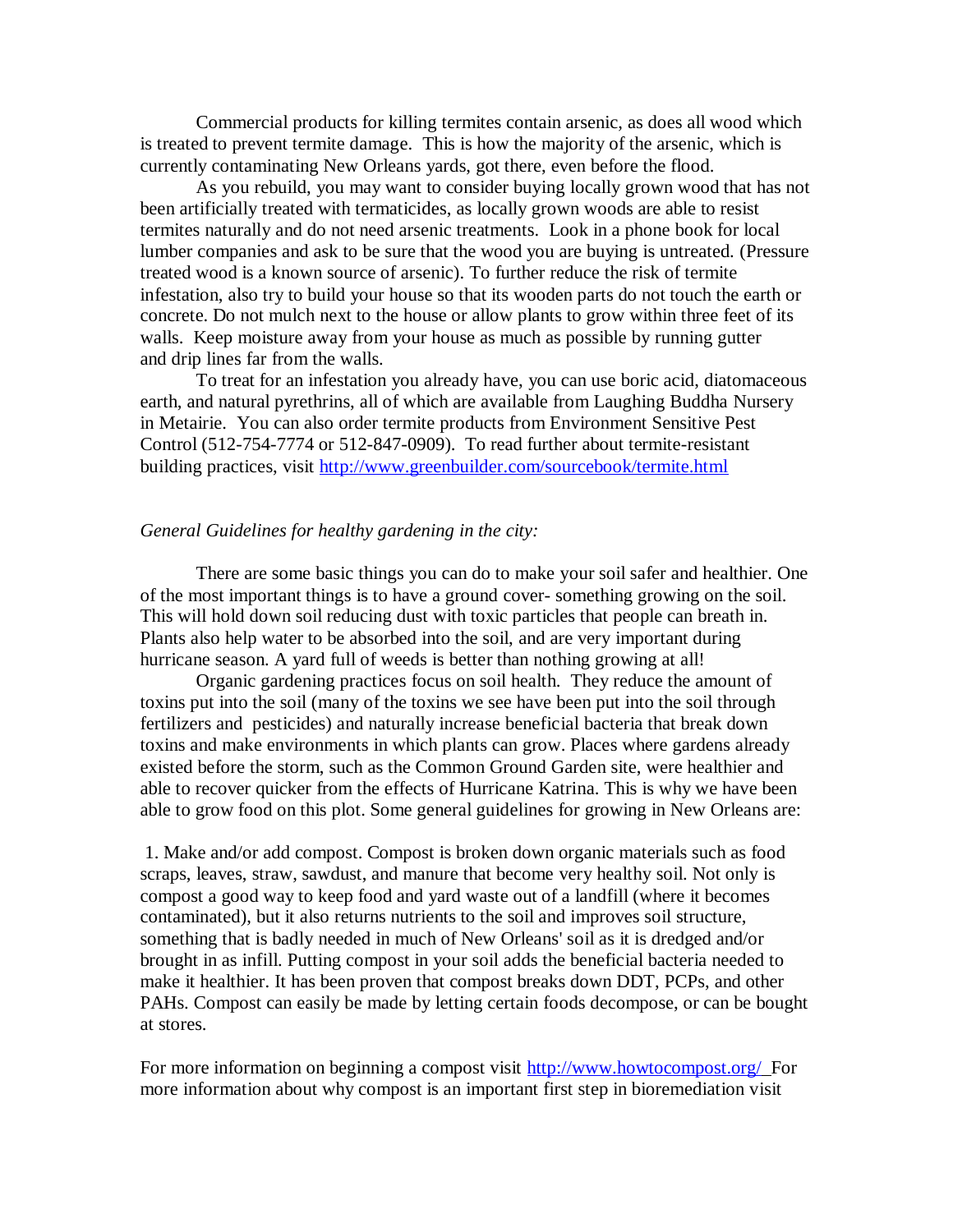#### <http://www.natureswayresources.com/resource/infosheets/bioremediation.html>

2. Locate your vegetable garden at least ten feet away from heavily traveled roads and old painted structures. It appears that past high levels of air-borne lead may have settled on building surfaces and been washed off with rain so all soil near foundations of old buildings in large cities should be suspected of high lead levels.

 2. Add lots of organic matter like composted yard wastes and composted manure to your garden area. These improve the health of your soil while helping to keep dust and dirt from blowing into the air. Also mulch and plant groundcover in your yard to stabilize the soil to keep dirt from becoming airborne.

 3. Grow mostly fruiting crops (peas, beans, tomatoes, peppers, eggplant, squash, cucumbers, corn, etc.) -- these are safest because most plants don't store toxins in their fruits. Avoid eating the roots, stems or leaves of plants if your soil has high toxin levels. Do not plant greens- broccoli, kale, mustard greens, spinach and lettuce are some of the common greens that take up toxins. Cabbage is the safest of leafy crops.

 4. Discard old, outer leaves of vegetables before eating; always peel root crops; wash all produce thoroughly with 1 tablespoon vinegar per 1-1/2 quarts of water.

 5. Wash hands well after gardening, especially before eating. Make sure small children do not eat garden soil.

### **The Common Ground Meg Perry Healthy Soil Project**

The Common Ground Collective is a non-profit formed in the wake of Hurricane Katrina to provide immediate aid in Gulf Coast region, as well as long-term support in rebuilding their communities in just and sustainable ways. In the months following Katrina, this grassroots, volunteer organization, has grown to over 50 organizers with a network of over 1700 volunteers providing relief to more than 50,000 residents in four Parishes- Orleans, St. Bernard, Plaquemines, and Terrabone. Common Ground operates four distribution centers, free medical clinics, emergency home repair, legal and eviction defense work, free computer and phone access, a women and children's center, and other related projects. One of these projects is the Meg Perry Healthy Soil project, a team focused on ways that the community can restore itself to health using the safest, most practical methods. The team is working on test sites in high-risk areas in Gert Town, the Lower 9<sup>th</sup> Ward, the 9<sup>th</sup> Ward, Gentilly, and soon Murphy Oil in St. Bernard's Parish. Our work includes researching information pertinent to soil and community restoration, and making the resources available to support residents in cleaning up their homes. A connected project is focused solely on environmental data analysis and mapping for community access. We are constantly developing more effective ways to achieve these goals. Presently we offer:

-Supplies at distribution centers (seeds, soil test kits, etc.) -Compost tea lending library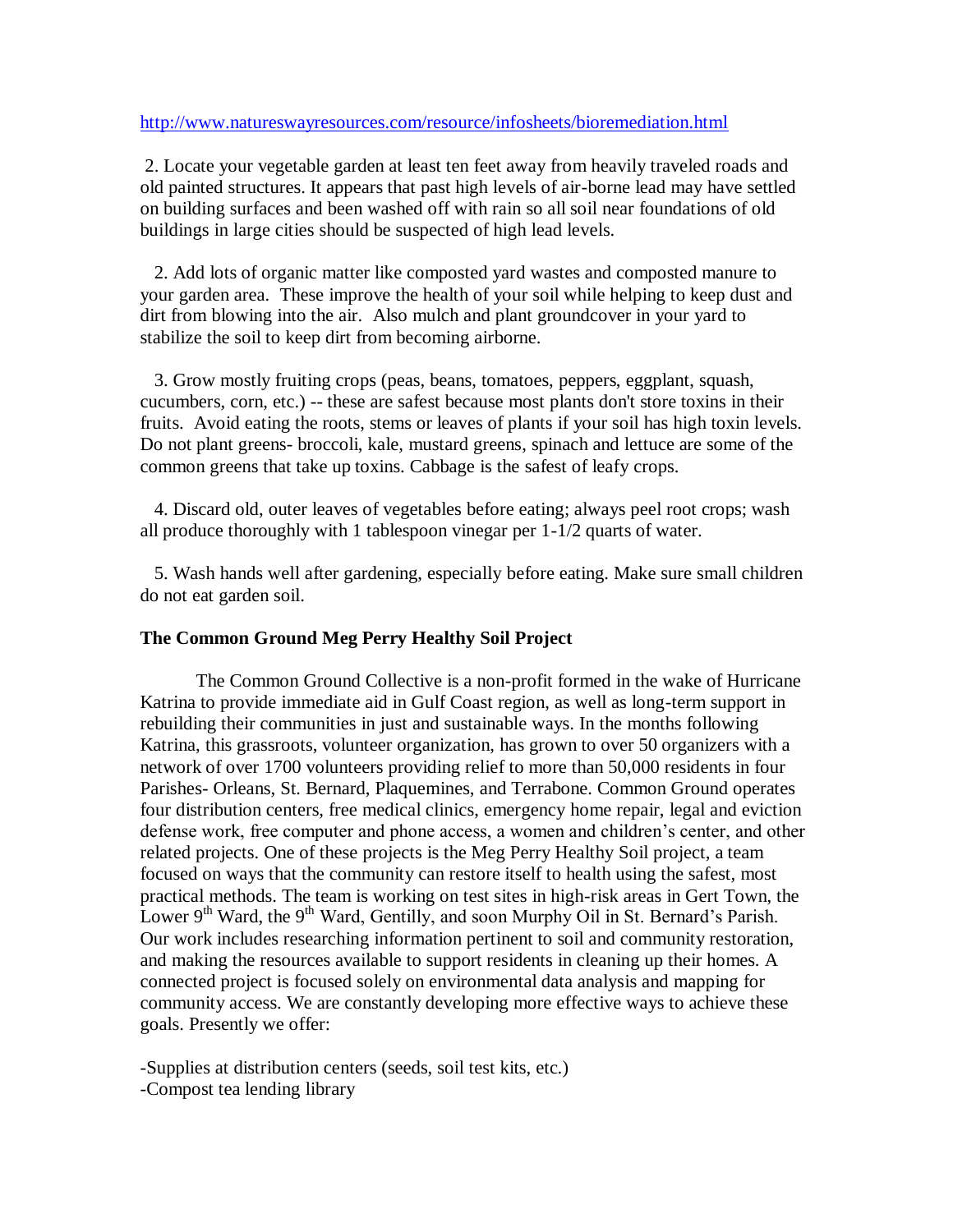-Soil analysis and next steps advising -Information and resources For more information call Emily at (504) 913-5635 or Randy (914) 980 8458

## **The Sun Done Community Garden in Gentilly**

At the corner of St. Dennis and Havanah Common Ground is working in the Parkway Partners Sun Done Community Garden. This soil has been tested, treated, and is safe to eat food from! We offer plant starts for your own garden, fresh food, and conduct Healthy Soil Project work from this site. We welcome visitors and workers- we frequently have volunteers working in the garden. Join us for lunch on Wednesdays, or for Sunday open houses.

For more information contact Emily at (504) 913-5635 or Ashley at (610) 256-1774.

### **Index**

Resources: *Soil Testing Standards*

| <b>Metal</b>    | <b>Canadian Agriculture</b> | <b>Louisiana RECAP</b> |
|-----------------|-----------------------------|------------------------|
|                 | <b>Standard</b> (ppm)       | <b>Standard</b>        |
| <b>Arsenic</b>  | 14                          |                        |
| Cadmium         | 1.6                         |                        |
| <b>Chromium</b> | 120                         |                        |
| Copper          | 20                          |                        |
| <b>Lead</b>     | 60                          |                        |
| <b>Mercury</b>  | 0.5                         |                        |
| <b>Nickel</b>   | 32                          |                        |
| <b>Selenium</b> | 1.6                         |                        |
| Zinc            | 220                         |                        |

## *For more environmental health information:*

- Natural Resources Defense Council: [www.nrdc.org](http://www.nrdc.org/)
- Louisiana Bucket Brigade: www.labucketbrigade.org
- Louisiana Environmental Action Network: http://LEANWEB.org
- Advocates for Environmental Human Rights (504) 919-4590
- Environmental Protection Agency www.epa.gov/katrina

• Physicians for Social Responsibility- Louisiana (504) 324-5545

*Further information about natural healthy soil strategies:*

- Compost: <http://www.howtocompost.org/>
- Mushrooms: Mycelium Running by Paul Stamets
- The Rhizome Collective[www.rhizomecollective.org](http://www.rhizomecollective.org/)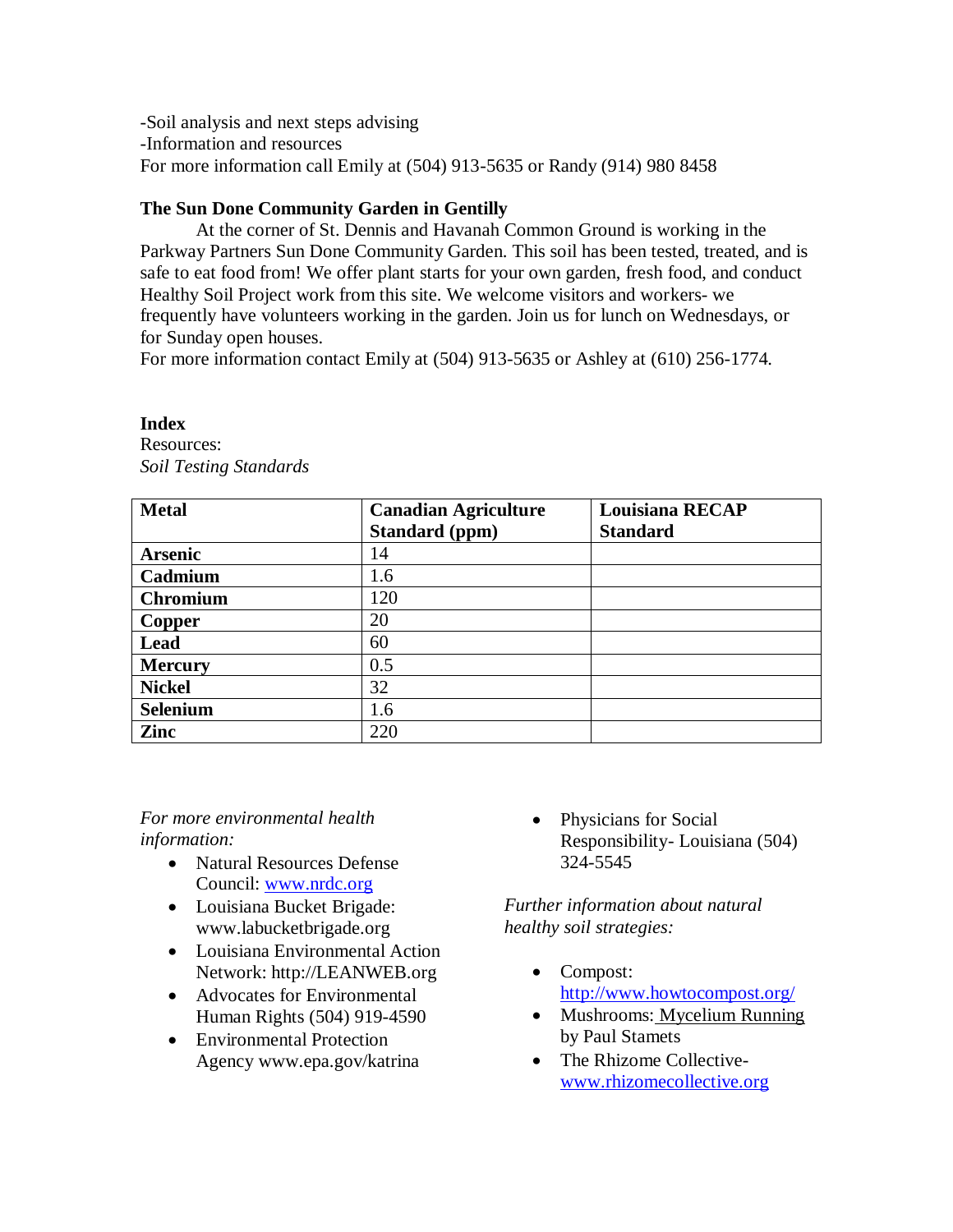US Geological Survey intro to bioremediation: http://water.usgs.gov/wid/html/bi oremed.html

*For more information about soil testing data:*

[www.deq.louisiana.gov,](http://www.deq.louisiana.gov/) click the "News" icon, scroll to "Hurricane Information", and click "Sediment sampling maps". From here, find your zip code and click to find out about specific concerns for your neighborhood.

Natural Resources Defense Council: [http://www.nrdc.org/legislation/katrina/k](http://www.nrdc.org/legislation/katrina/katrinainx.asp) [atrinainx.asp](http://www.nrdc.org/legislation/katrina/katrinainx.asp)

Louisiana Bucket Brigade: [http://www.labucketbrigade.org/katrina/i](http://www.labucketbrigade.org/katrina/index.shtml)

[ndex.shtml](http://www.labucketbrigade.org/katrina/index.shtml)

*Soil Testing Labs:*

Louisiana State University Agriculture Center LSU Ag Center Cooperative Extension Service US Dept. of Agriculture PO Box 25100 Baton Rouge, LA 70894-5100

Regional Director LSU AgCenter Crescent Region Office 6640 Riverside Drive, Suite 200 Metairie, LA 70003-7110 (504) 838-1170, 1171 or 1172 (504) 838-1175 (fax) Location: Jefferson Urban Office

Private Testing:

Analytical and Environmental Testing Inc.

1717 Seaboard Dr. Baton Rouge, LA 70810 (800) 634-1930 or (225) 769-1930 [www.aetesting.com](http://www.aetesting.com/)

Perkin Elmer 45 William Street Wellesley, MA 02481-4078, USA Telephone 781-237-5100 (800) 767-4000 x 3023 (225) 907-3334

# *Local Resources*

Parkway Partners 1137 Baronne St. New Orleans, LA 70113 telephone- 504-620-2224 info@parkwaypartners.com contact: Mario Travella, Horticultural & Community Liason, (504) 813-7895 or mariotravella@yahoo.com

The New Orleans Food and Farm Network New Orleans Food and Farm Network 320 Webster Street New Orleans, LA 70118 www.noffn.org

Southern Sustainable Agriculture Working Group Ssawg.org *Regional Supply Stores*

Laughing Buddha Nursery 4516 Clearview Pkwy Metairie, LA (504) 887-4336 [www.laughingbuddhanursery.com](http://www.laughingbuddhanursery.com/)

Urban Organics 2805 St. Claude Ave New Orleans, LA (504) 945-8845